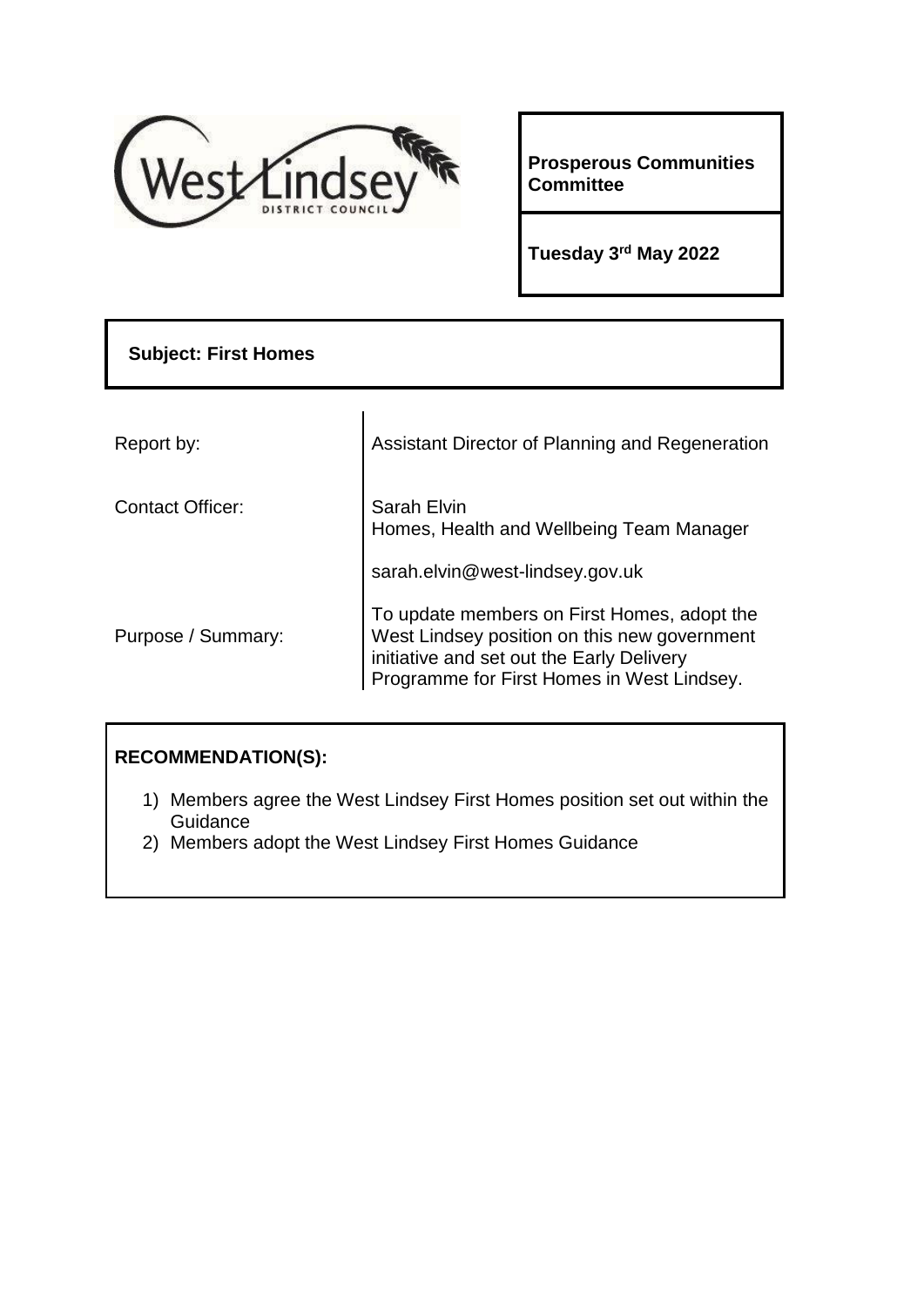### **IMPLICATIONS**

### **Legal:**

The First Homes Guidance has been prepared and meets the national guidance prepared by Homes England. The proposed guidance document does not fall outside of the parameters of the First Homes Scheme.

All First Homes require a Section 106 agreement to secure the necessary restrictions on the use and sale of the properties, and a legal restriction on the title of the properties to ensure that these restrictions are applied to the properties at each future sale, guaranteeing perpetuity

#### **(N.B.) Where there are legal implications the report MUST be seen by the MO**

### **Financial: FIN/20/23/SJB**

There has been an indication from Homes England that Local Authorities who have schemes within the Early Delivery Programme will receive £150 per application as payment for undertaking the processes required. This is yet to be confirmed. We have 30 units of First Homes being delivered under the Early Delivery programme meaning an estimated income of £4,500 will be received for the processing of applications. This will be used to support the administration of the scheme.

It is not yet clear if a fee can be charged for onwards sales where the checks will have to be completed by the Council to ensure the eligibility criteria are met by future owners. Due to these being classed as a starter homes, these houses may be only a short-term investment by the owners who are looking to get onto the property market (therefore, the turnover rate may be high). Depending on the number hours required to complete each check the initial payment may cover the costs of the initial sale and 2 onward sales.

It is not yet known if First Homes that are secured through the planning system will attract a fee per application.

#### **(N.B.) All committee reports MUST have a Fin Ref**

### **Staffing :**

The First Homes scheme initially will be undertaken within existing resources. The work is going to be carried out within Home Choices and the Home Connections software currently in place will also be utilised. This will be kept under review and should the scheme require additional resources additional capacity may need to be considered. Alongside this, we are working with the planning monitoring officer to put in place a robust mechanism for the recording and monitoring of First Homes delivery.

**(N.B.) Where there are staffing implications the report MUST have a HR Ref**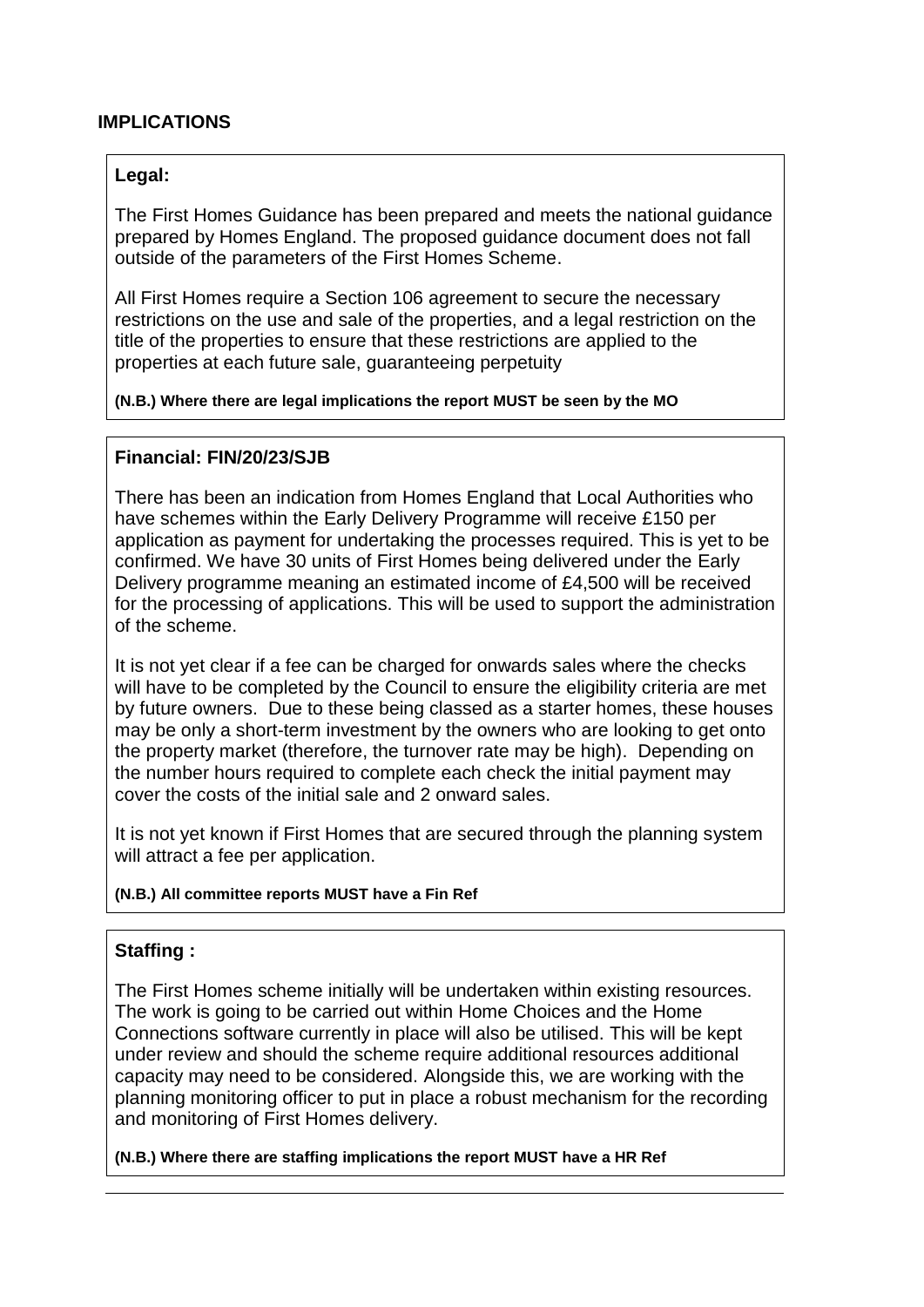### **Equality and Diversity including Human Rights:**

This guidance adopts elements of the national guidance and determines local variations which are evidence based. This guidance does not negatively impact on different groups specifically and West Lindsey's approach to eligibility is only focused on local connection.

*NB: Please explain how you have considered the policy's impact on different groups (for example: young people, elderly, ethnic minorities, LGBT community, rural residents, disabled, others).*

### **Data Protection Implications :**

Current systems are going to be used to hold documentation. Consent is going to be given by applicants to shared data.

### **Climate Related Risks and Opportunities :**

First Homes will have to meet all of the required criteria for property standards as set out within the Local Plan.

### **Section 17 Crime and Disorder Considerations :**

**None.** 

### **Health Implications:**

First Homes provides another option for the people of West Lindsey to purchase their own home in a location that suits them at an affordable price. The West Lindsey Housing strategy identifies "the need for housing to provide a foundation upon which people can build happy and successful lives, promoting stability, independence, health and wellbeing"

### **Title and Location of any Background Papers used in the preparation of this report:**

First Homes National Guidance<https://www.gov.uk/guidance/first-homes>

Draft Central Lincolnshire Local Plan [https://www.n-kesteven.gov.uk/central](https://www.n-kesteven.gov.uk/central-lincolnshire/local-plan-review/)[lincolnshire/local-plan-review/](https://www.n-kesteven.gov.uk/central-lincolnshire/local-plan-review/)

### **Risk Assessment :**

**Call in and Urgency:**

**Is the decision one which Rule 14.7 of the Scrutiny Procedure Rules apply?**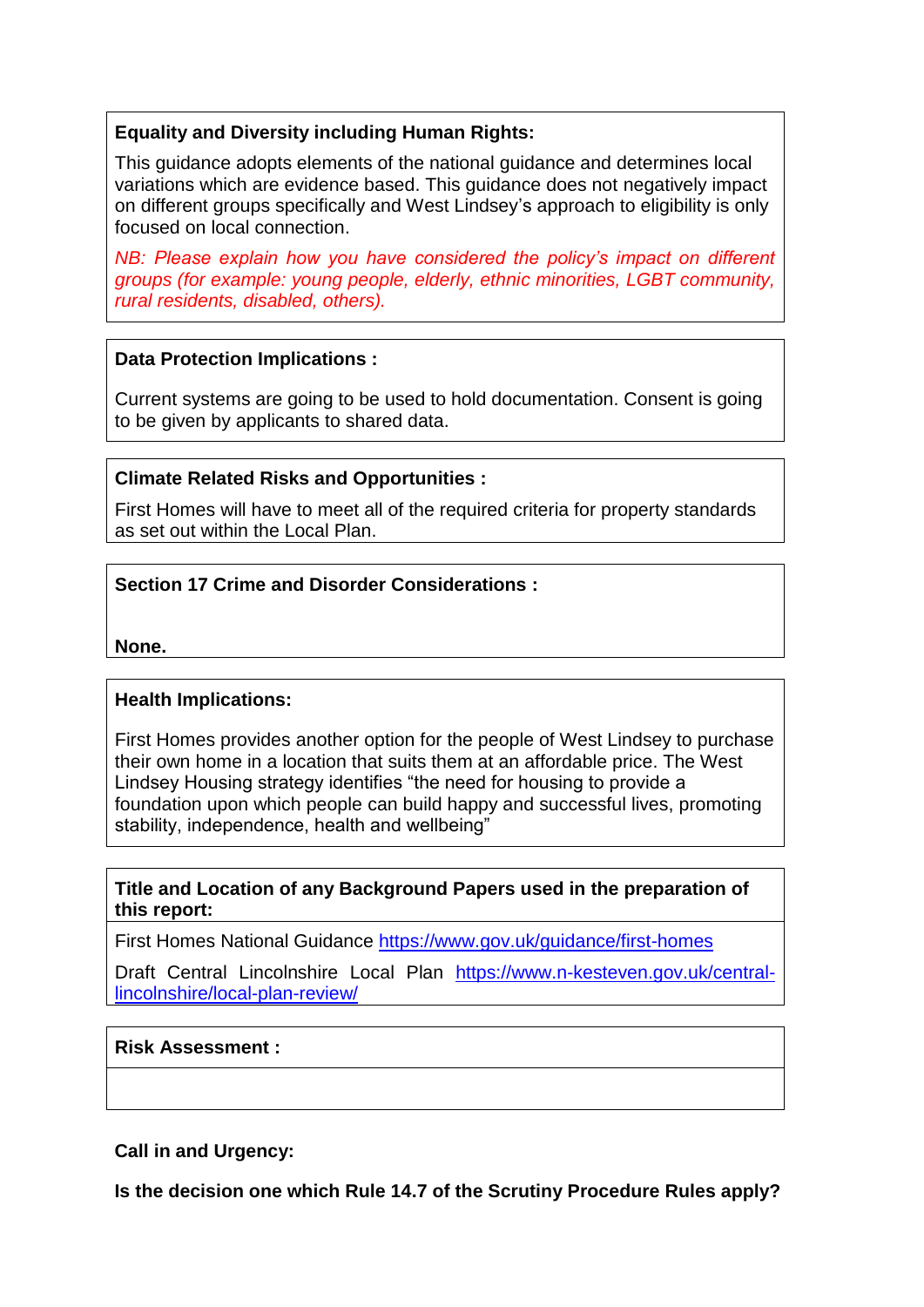| i.e. is the report exempt from being called in due to<br>urgency (in consultation with C&I chairman) | Yes | No |  |
|------------------------------------------------------------------------------------------------------|-----|----|--|
| <b>Key Decision:</b>                                                                                 |     |    |  |
| A matter which affects two or more wards, or has<br>significant financial implications               | Yes | No |  |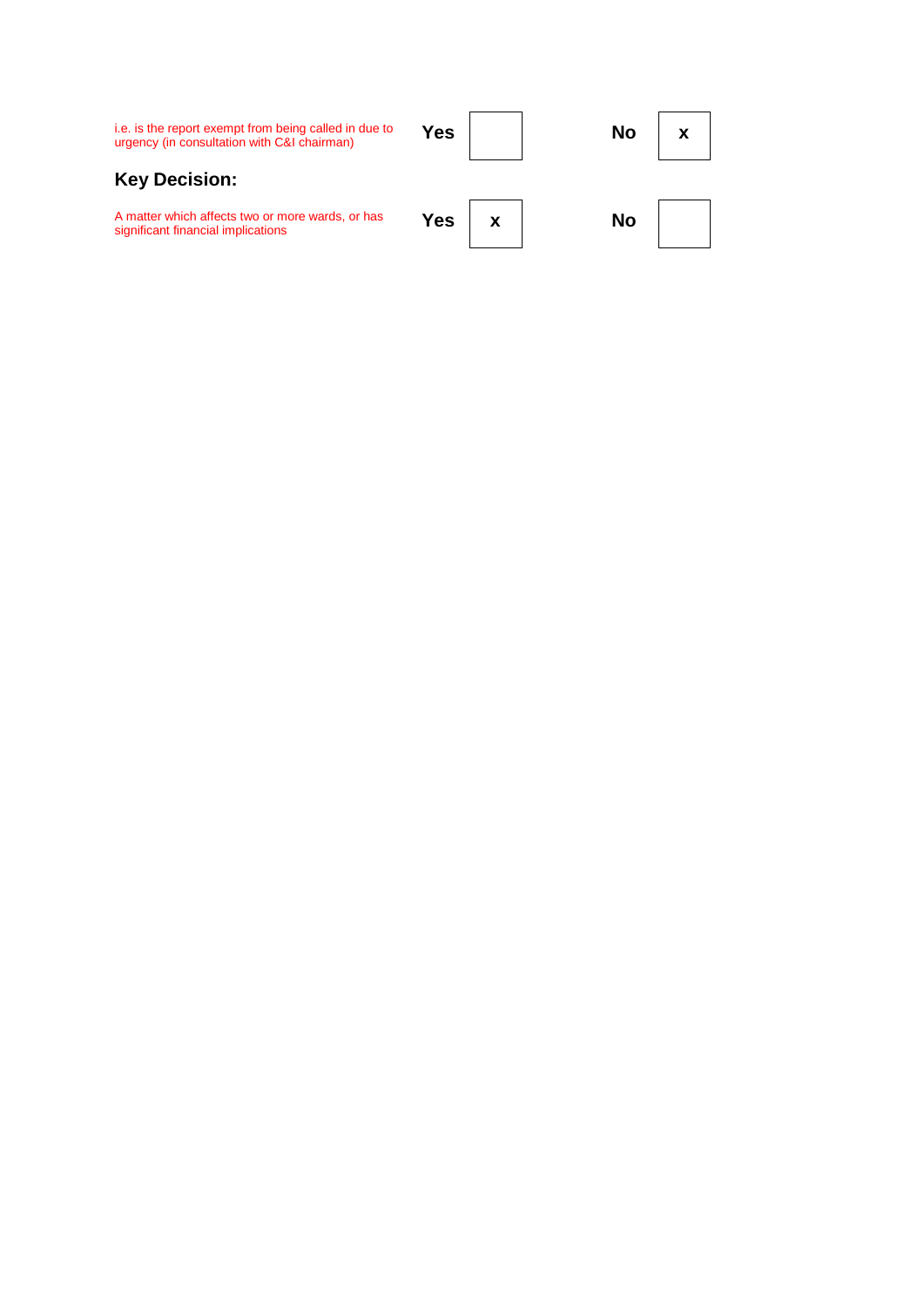## **1. Introduction**

- 1.1 The government First Homes scheme was introduced on 28 June 2021 via Ministerial statement. This made substantial changes to planning policy to provide discounted homes to first time buyers in England who otherwise wouldn't be able to afford to purchase their first home.
- 1.2 The national guidance allows for Local Authorities to place local parameters on some of the criteria set out in the guidance. Any local parameters must be evidence based and be adopted and published for developers and purchasers to access.
- 1.3 Central Lincolnshire Authorities have come together to determine some of those local parameters and ensure they are, where possible, aligned across the Housing Market Area.
- 1.4 A guidance document has been drafted which sets out West Lindsey's local parameters against the national position. This can be found at appendix 1. This report however does go on to highlight the proposed local parameters.
- 1.5 Alongside this, Homes England have allocated 30 properties in West Lindsey to be delivered under the First Homes Early Delivery Programme. Details of the sites are included within this report at section 5.

## **2. What are First Homes?**

- 2.1 First Homes are a specific kind of discounted market sale housing offered for sale at a specified discount and meet the definition of 'affordable housing' for planning purposes. Specifically, First Homes are discounted market sale units which nationally:
	- must receive a minimum discount of 30% against the market value;
	- after the discount has been applied, the first sale must be at a price no higher than £250,000 (or £420,000 in Greater London).
	- on their first sale, will have a restriction registered on the title at HM Land Registry to ensure the discount (as a percentage of current market value) restrictions are passed on at each subsequent title transfer; and,
	- Can only be sold to a person or persons meeting the First Homes eligibility criteria which includes a household income of below £80,000, for all purchasers to be first times buyers and to require a mortgage of a minimum of 50% of the discounted purchase price.

# **3. First Homes in West Lindsey**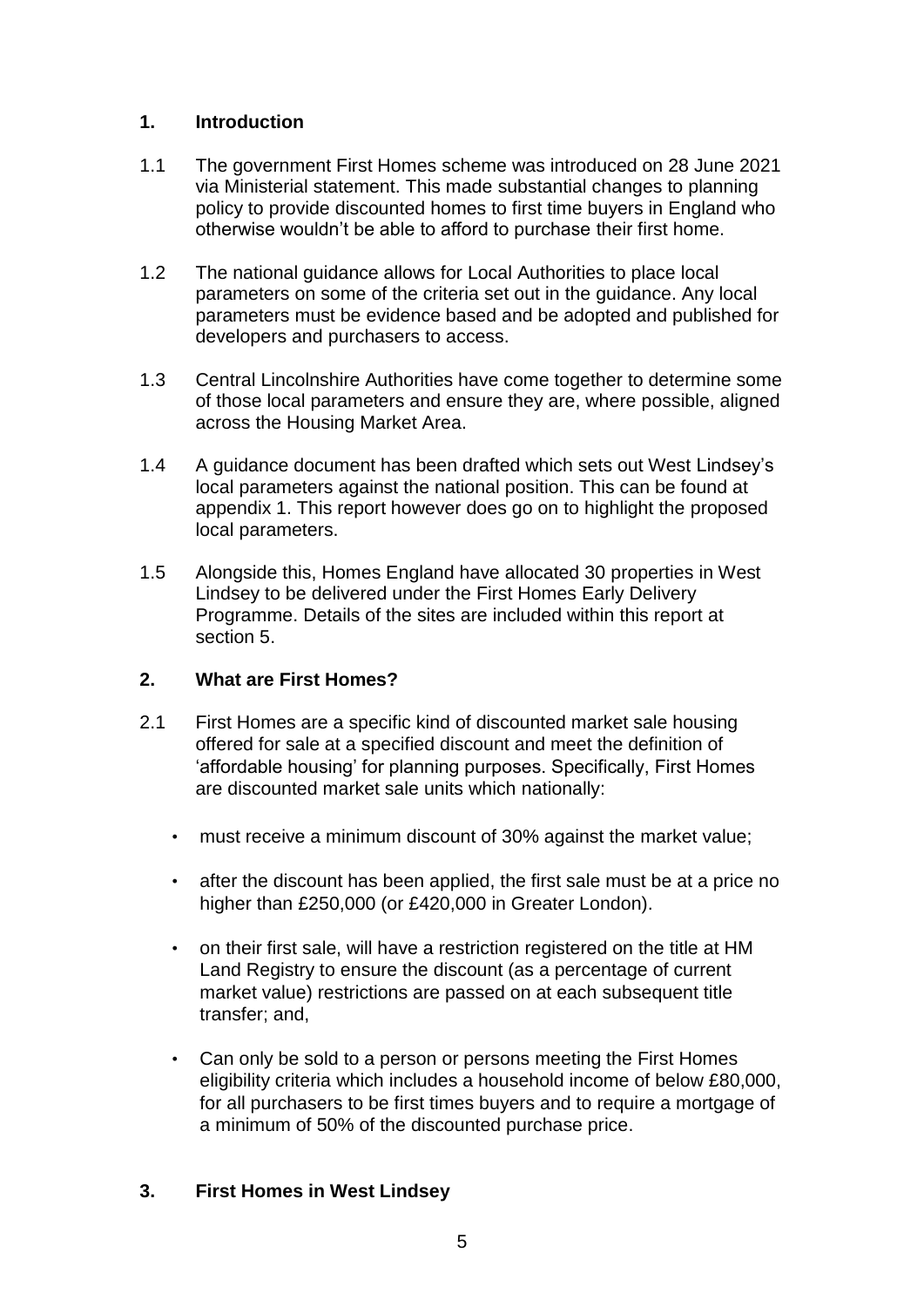3.1 The national guidance allows Local Authorities to set its own criteria for specific requirements, the below table summarises the national criteria and then compares that with the local parameters set for West Lindsey. Local parameters can only be adopted if they are evidenced based.

| <b>First Home Criteria</b>                                                                                                               | <b>National position</b>                                                                                              | <b>West Lindsey position</b>                                                                                 |
|------------------------------------------------------------------------------------------------------------------------------------------|-----------------------------------------------------------------------------------------------------------------------|--------------------------------------------------------------------------------------------------------------|
| Discount on open market<br>value (in perpetuity)                                                                                         | 30%-50%<br>Can be between 30% and<br>50% if evidence is there to<br>suggest a higher discount is<br>required locally. | 30%                                                                                                          |
| Price cap (on first sale)                                                                                                                | £250,000 (after discount)                                                                                             | £140,000 (after discount)                                                                                    |
| <b>Eligibility Criteria</b>                                                                                                              | <b>National position</b>                                                                                              | <b>West Lindsey position</b>                                                                                 |
| Income cap                                                                                                                               | Total household income of<br>less than £80,000                                                                        | National position                                                                                            |
| Local connection                                                                                                                         | Criteria that the Local<br>Authority can set                                                                          | Priority given to people with a<br>local connection and secured<br>through S106 local connection<br>cascade. |
| Key worker priority                                                                                                                      | Criteria that the Local<br>Authority can set                                                                          | No key worker priority                                                                                       |
| First time buyer                                                                                                                         | All purchasers must be first<br>time buyers.                                                                          | All purchasers must be first<br>time buyers.                                                                 |
| Mortgage or home purchase<br>plan (if required to comply with<br>Islamic law) for over 50% of<br>the value of the discounted<br>property | Must meet this requirement.                                                                                           | Must meet this requirement.                                                                                  |

- 3.2 The maximum First Homes sales price (on first sale only) in West Lindsey after the First Homes discount on market value has been applied is £140,000. The price cap is based on the average house price across Central Lincolnshire as detailed in the Housing Needs Assessment 2020. Future reviews of the maximum discount level may take place subject to changes in demand, income and house price increases. Further information on how this is to be set in planning policy is included below at section 4.
- 3.3 A local connection criteria will be applied to First Homes to ensure that local people are given the best possible opportunity to purchase homes in areas in which they have a local connection. This falls away automatically after 3 months but will apply to subsequent sales of the properties. This is in line with the local connection criteria as set out in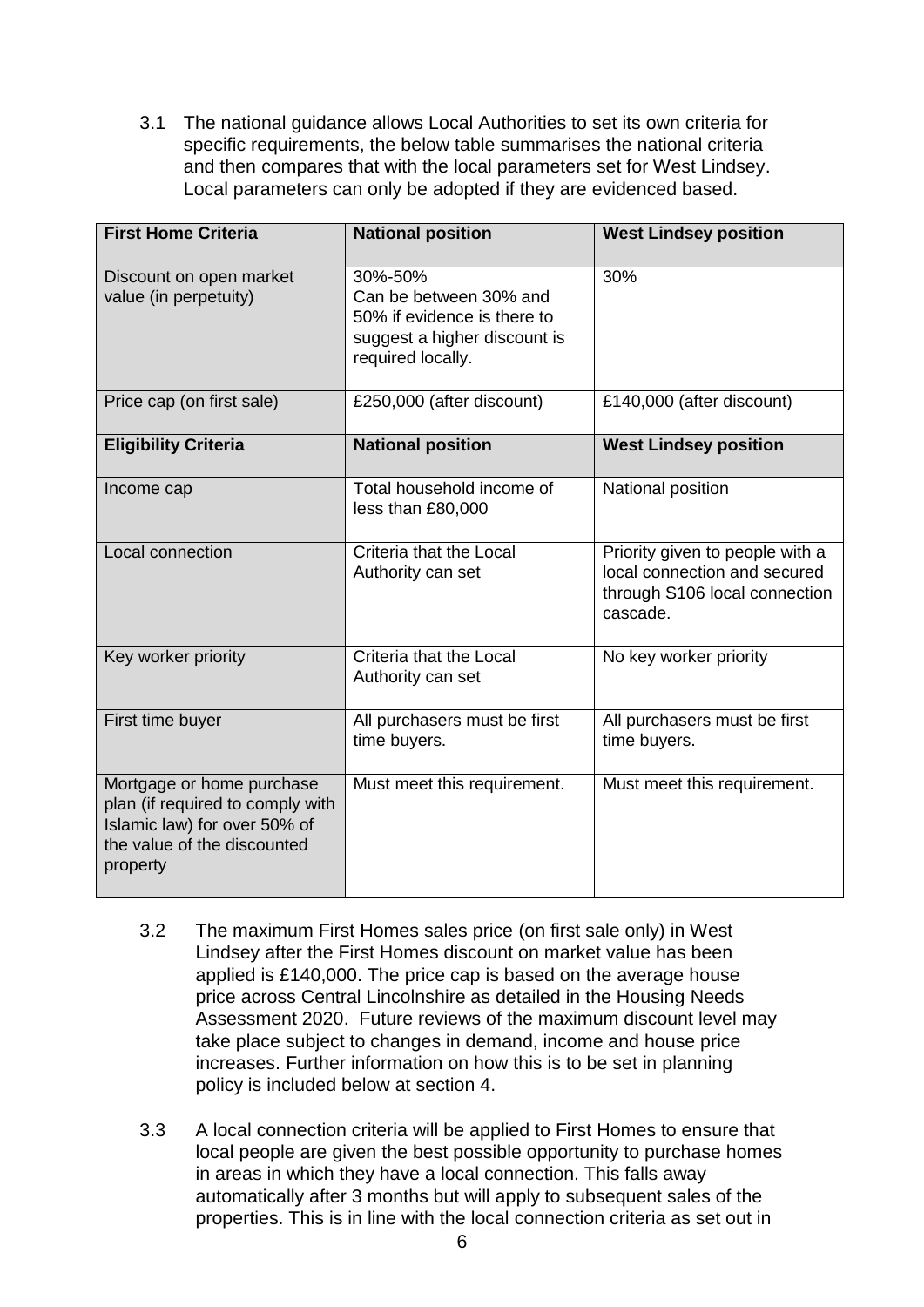the West Lindsey Lettings policy which can be found via this link [https://www.west-lindsey.gov.uk/sites/default/files/2022-](https://www.west-lindsey.gov.uk/sites/default/files/2022-02/West%20Lindsey%20Home%20Choice%20Policy%202020.pdf) [02/West%20Lindsey%20Home%20Choice%20Policy%202020.pdf](https://www.west-lindsey.gov.uk/sites/default/files/2022-02/West%20Lindsey%20Home%20Choice%20Policy%202020.pdf)

- 3.4 Key workers can apply for First Homes. However, a key worker priority has not been put in place initially as it is considered within West Lindsey, due to the lower than average house prices, key workers may be able to access homes on the open market without the requirement for a discount. If in time, robust evidence can suggest otherwise, this will be reviewed.
- 3.5 The national discount level on market value of 30% has been adopted as it cannot yet be evidenced within West Lindsey that a higher discount is required to assist first time buyers to access the property ladder. 30% is a minimum discount and should a developer wish to sell a property for a higher discount, this will be supported.
- 3.6 The guidance details all of the above information and is designed for developers and purchasers to understand First Homes and the requirements within West Lindsey.

## **4. Planning Policy**

- 4.1 The review of the Central Lincolnshire Local Plan has given the opportunity to set the Central Lincolnshire First Homes parameters within policy.
- 4.2 The Central Lincolnshire Housing Needs Assessment (HNA) sets out detailed information about affordability of various housing products when considering average local incomes. In West Lindsey, 60% of households had an annual household income of less than £35,000. This income level is substantially less than the national annual household income cap of £80,000 to be eligible for First Homes. In fact, the HNA determines that 90% of households across the whole of Central Lincolnshire have a household income of less than £80,000. In theory, making 90% of households financially eligible for First Homes.
- 4.3 The Planning Policy Guidance stipulates that First Homes in our area cannot be priced higher than £250,000 (after discount) which would mean a full market value of just over £350,000 based on a 30% discount being applied. The HNA identifies that average house prices paid across Central Lincolnshire were substantially below this in 2019 at between £171,000 and £217,000
- 4.4 This evidence clearly demonstrates that if the £250,000 cap were applied in Central Lincolnshire, it would render the product unaffordable for the majority of first-time buyers. Therefore, a reduced cap will be applied for First Homes in Central Lincolnshire of £140,000 (or full market value equivalent of £200,000 when 30% discount is applied)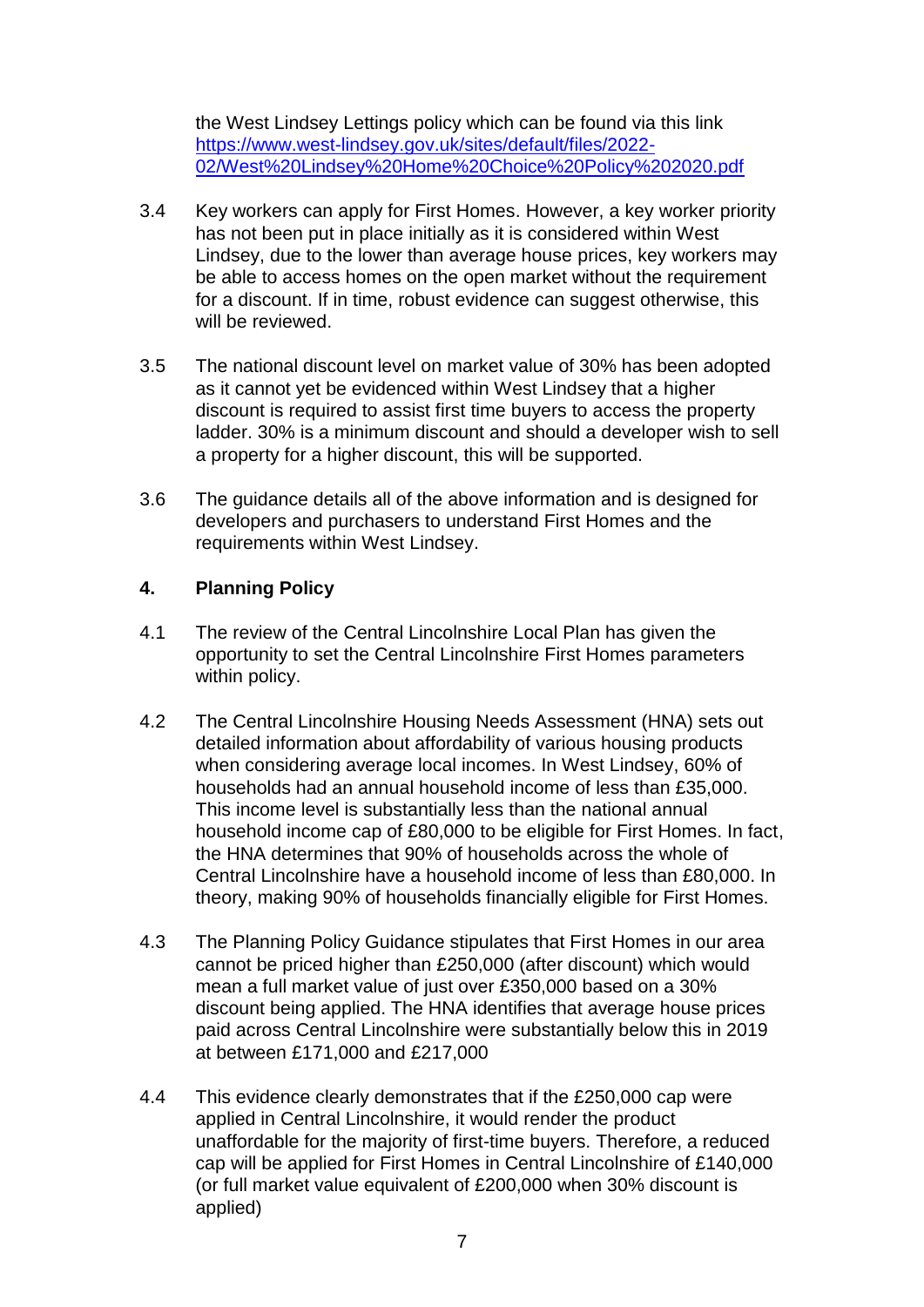- 4.5 This cap will ensure that the product is aligned to governments intention for First Homes and delivers homes that are truly affordable for people looking to get onto the property ladder in West Lindsey.
- 4.6 This position is proposed in Policy S22 of the Draft Central Lincolnshire Local Plan and states *"First Homes are homes priced at least 30% below full market value at a maximum value of £140,000 after the discount has been applied."*
- 4.7 Planning Policy Guidance now includes a requirement that 25% of all affordable housing contributions should be delivered as First Homes.
- 4.8 It is the intention that once the new Central Lincolnshire Local Plan has been adopted, an affordable housing Supplementary Planning Document will be formed which incorporates the requirement for First Homes alongside a requirement for other tenures of affordable housing such as affordable rent and shared ownership. That Supplementary Planning Document will then supersede this proposed guidance document.
- 4.9 A S106 precedent wording has been drafted to incorporate First Homes within all agreements that require an affordable housing contribution.

### **5. First Homes Early Delivery Programme**

- 5.1 Homes England have put in place an Early Delivery Programme whereby developers could apply for grant funding on existing developments to deliver market housing as First Homes.
- 5.2 The Early Delivery Programme is set out to grant fund 1500 First Homes within 18 months to speed up delivery of First Homes across the country while it becomes embedded within planning policies.
- 5.3 Within West Lindsey, there have been three developments successful in their bids to the Early Development Programme, and these will deliver a total of 30 First Homes across the district.
- 5.4 These are currently only proposed schemes and are awaiting contract with Homes England. It is expected that these First Homes will be available to purchase from summer 2022 onwards.
- 5.5 These units will be secured through S106 agreements in the first instance and covenants will be put on the title deeds to ensure the properties remain as First Homes in perpetuity.

### **6. West Lindsey role in First Homes**

6.1 Local authorities are required to undertake checks on eligibility for the applicants of First Homes properties. The process has been